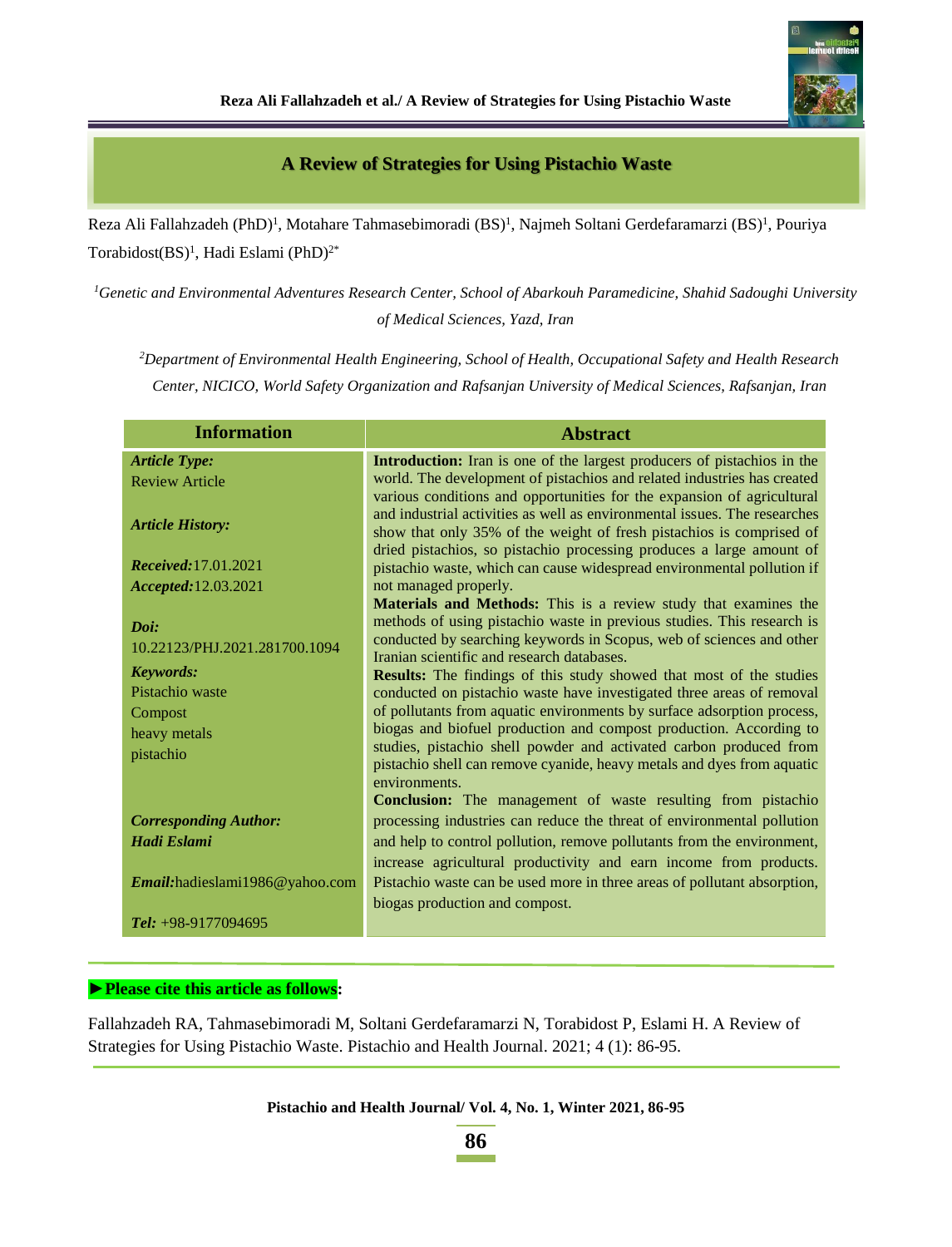## **1. Introduction**

The agricultural sector has always played a significant role in non-oil exports and foreign exchange earnings of the country. Pistachio has been one of the major export products of agricultural sector, so that currently the export of this product ranks first among the exports of other goods in this sector. Pistachio processing industry has also increased significantly in line with the development of pistachio fields [1]. Extensive development of human societies is achieved through scientific development in various dimensions such as industrial, agriculture, medicine, and health development. Waste is generated in all of these development sectors. If generated waste is not managed, it can cause widespread environmental pollution and threaten human societies. Extensive studies are conducted on the management of pollution produced by these wastes [2], and on the reuse and recovery of wastes [3]. One of the dimensions of progress is the development of agriculture and related industries. In addition to agricultural development, the management of waste generated from this industry is also very important and vital, and if it is not managed properly, it can cause widespread environmental pollution, especially groundwater pollution [4]. Statistics in Iran show that almost half of agricultural products are wasted in various stages. In Iran, conversion industries have not reached the level of growth that can fully use all components of an agricultural product. In Iran, the pistachio crop has about 135,000 tons of waste annually, which can be converted to more valuable materials having a detailed plan, using new technologies and organizing them, as they are the basis of environmental issues [5] In the country's farms, agricultural wastes are significant. In other countries, agricultural waste is the main source of supplying materials for exporting to other countries. In many developing countries, agricultural by-products have a higher value and sometimes the value of some of these materials is much higher than the main product [6].

One of the largest producers of pistachios in the world is Iran [7, 8]. The development of pistachios and related industries has created various conditions and opportunities for the expansion of agricultural and industrial activities as well as environmental issues [9]. The researches show that only 35% of the weight of fresh pistachios is comprised of dried pistachios, so 25 -75% of the pistachio crop consists of green shell, clusters, and hollow and unripe fruits. These wastes are added to the soil as organic fertilizer or dumped near pistachio collection terminals[10].

Pistachio (L. vera pistachia) belongs to the Anacardiaceae family, and in recent years, a high percentage of pistachio waste is produced and caused environmental problems. Large amounts of mixed pistachio waste are used as agricultural residues during peeling and are sometimes mixed with soil and used as animal feed. There are a lot of phenolic compounds in pistachio green shell, so using pistachio green shell as a phytochemical material increases the production value of pistachios and regarding the large volume of these wastes, they can be used as a rich source of polyphenols [11].

Thousands of tons of green waste are produced annually, including perishable waste, horticultural and green space waste, and waste from agricultural conversion industries, causing irreparable damage when released in the environment, so proper management of agricultural waste is important [10]. According to FAO statistics, one of the largest producers of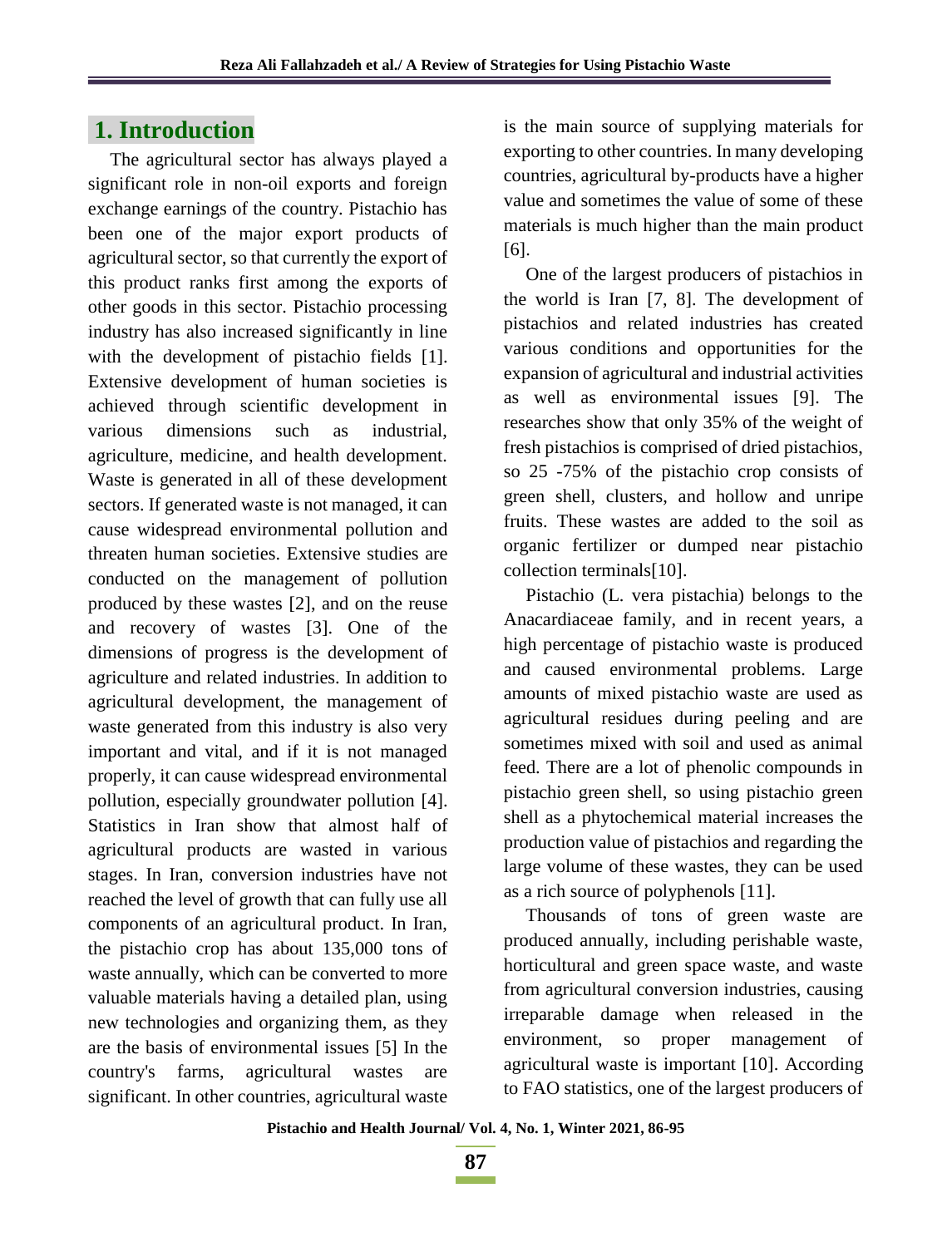pistachios in the world is Iran, which produces 85% of world pistachio. Pistachio wastes contaminate pistachio orchards with Aspergillus fungi, and the release of annoying odors and the growth and multiplication of flies occur following the release of these wastes into the environment. On the other hand, with the burial of pistachio shell in pistachio orchards by farmers, due to the unstable organic materials in pistachio shell, the roots are damaged and plant growth stops. Rapid perishability of pistachio shell causes health problems and environmental pollution, so it is necessary to dispose it in a proper, hygienic and economic way [12].

In conversion industries, pistachio peeling wastes have many uses; for example, a substance called furfural is produced from it, which is used in the pharmaceutical industry and is expensive in world markets. The waste of bone shell of pistachio is used in the production of activated carbon used in the food industry, and the green shell of pistachio is used for preparing carpet weaving and dyeing fibers. It is also possible to use pistachio green shell to make a substrate for preparing edible mushrooms that have a high efficiency [6, 13]. Pistachio nuts lesions include small, spotted, pest-infected, bird-knocked pistachios, and pistachios sampled for aflatoxin testing; and oil can be extracted from these wastes using appropriate equipment. These pistachio wastes can also be used to produce biogas [6]. The purpose of this study is to review the articles on pistachio processing wastes and summarize them in a review article.

### **2. Materials and Methods**

To conduct this study, the key words including "pistachio, pistachio waste, pistachio residue, pistachio processing" published between 2010-2020 were searched in Scopus, web of sciences and other Iranian scientific and research databases including Scientific Information Database (SID) and (ISC) Islamic World Science Citation Center. Unrelated articles without full file access were then removed and 25 articles were selected. Finally, after studying the articles, the methods of reusing pistachio waste were extracted in the form of sections that will be presented below.

### **3. Result**

A review of previous studies showed that most studies are conducted on the use of pistachio waste in three areas of removal of pollutants from aquatic environments by adsorbents produced from pistachio waste, biogas and biofuels production and compost production. In the following, we will review the studies conducted on these three areas.

### **1. Using wastes as a pollutant adsorbent:**

So far, various methods have been proposed to remove pollutants from different environments. One of the methods used widely to remove various pollutants, especially from aquatic environments, is the use of adsorption process. So far, many natural and synthetic adsorbents have been proposed to remove various pollutants, especially stable pollutants such as heavy metals. Among these, natural adsorbents have been studied and used more due to the simplicity of the production process and availability [14]. Raw agricultural waste is a cheap adsorbent for the removal of industrial pollutants. Pistachio waste is used as a pollutant adsorbent in various industries. The following part is about some studies conducted on the removal of some selected pollutants.

### **2-1. Removal of Chromium:**

Environmental pollution, especially groundwater pollution with heavy metals such as

**Pistachio and Health Journal/ Vol. 4, No. 1, Winter 2021, 86-95**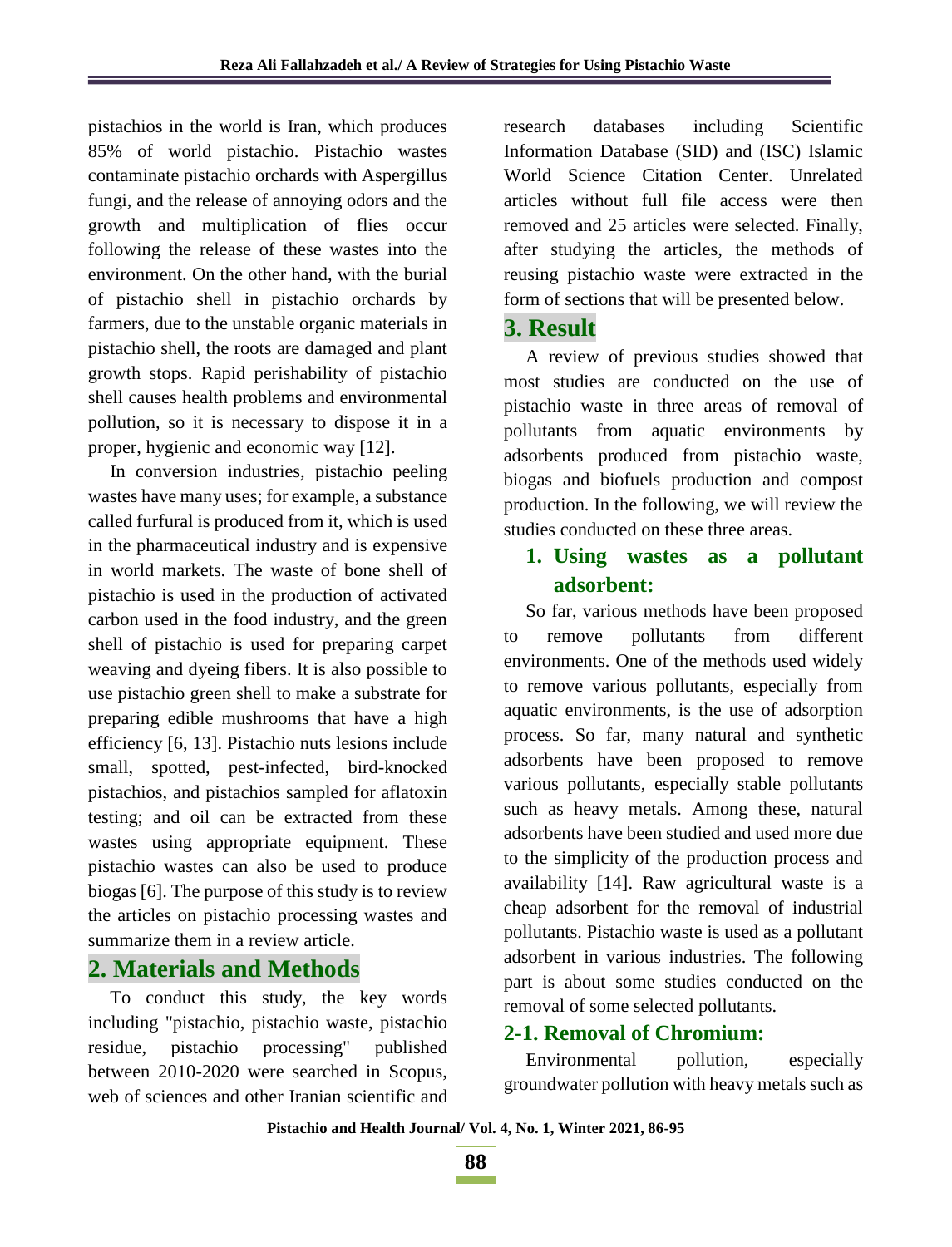chromium is one of the problems and concerns of human beings [15-17]. In one study, pistachio shell powder was tested to remove hexavalent chromium (Cr (VI)) from wastewater. In this study, the variables such as pH, pistachio powder concentration, chromium (VI) concentration, temperature and contact time were investigated for the removal of chromium (VI) from aquatic solution. The results showed that pistachio shell powder is able to absorb more than 99% of chromium from solutions containing 50-200 mg/l chromium (VI) at pH 2 and adsorbent concentration of 5 g/l after 60 minutes. The percentage of chromium absorbed from the solution increased with increasing temperature from 5 to 40 ° C. Using pistachio shell powder as an adsorbent is a cost-effective and simple process for the treatment of industrial wastewater containing chromium (VI) [18].

#### **3-1. Phenol removal:**

Phenol causes an unpleasant taste and odor in aquatic resources. In drinking water containing chlorine, phenol forms compounds such as chlorophenol, which have a medicinal taste which is distinct and undesirable. Phenol also causes cancer and significant health problems for humans, even at low concentrations. These compounds cause damages to sensitive cells due to their toxic effects such as cytoplasmic coagulation, thus causing health, environmental and irreversible problems. To remove phenol, the adsorption process is the simplest, fastest, the most effective, and the most economical method. Inexpensive and available adsorbents such as agricultural waste are used to remove phenol. One of the adsorbents used is activated carbon. Adsorption of phenol from aquatic solutions is done using activated carbon from pistachio shell wastes. It should be mentioned that pistachio wastes have a high tendency to absorb phenol [3].

#### **4-1. Removal of Industrial Dyes:**

Dyes are one of the most dangerous groups of chemical compounds in industrial effluents that reduce the possibility of light transmission and consequently disrupt the process of photosynthesis in aquatic resources [19, 20]. Also, aesthetically, they have a negative effect on water quality for various uses and cause allergies, dermatitis, skin irritation, cancer and genetic mutations in humans [19]. Removal of synthetic dyes from industrial effluents through the adsorption process is the most efficient method; on one hand, the dyes in wastewater are easily transferred to the solid phase; and on the other hand, the adsorbent can be regenerated and reused in the adsorption process [21]. Also, due to the minimum investment costs, ease of design and operation and lack of sensitivity to toxic compounds, the adsorption process is a reliable treatment solution [22]. Activated carbon is used as an adsorbent to treat wastewater. Using inexpensive materials such as agricultural and industrial residues is an effective method for producing activated carbon [23]. On one hand, converting agricultural waste into inexpensive adsorbents and solving the biomass problem will increase the value of agricultural waste. The advantages of carbon derived from agricultural wastes include low ash content, reasonable hardness, high cross-section and sufficiently porous structure. Waste of pistachio processing has a high ability to absorb different dyes [4].

Moussavi et al., analyzed pistachio shell powder produced from agricultural waste as a new adsorbent for the removal of dye molecules from contaminated streams. Removal of methylene blue (MB) as a cationic model dye by pistachio shell powder from aquatic solution was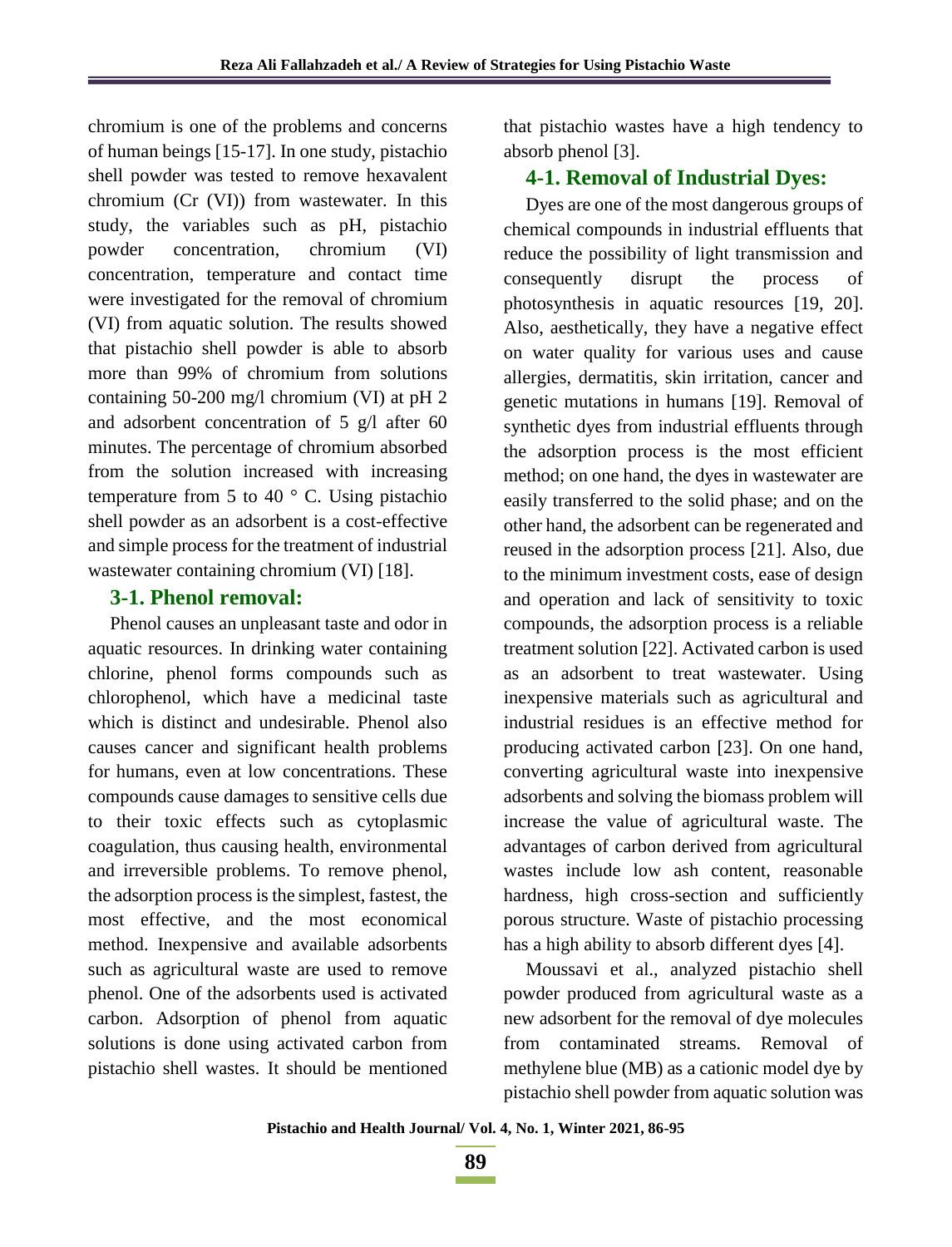studied under various experimental conditions. The selected parameters were pH of solution, pistachio powder concentration, MB concentration, contact time and solution temperature. Experimental results showed that maximum MB removal could be achieved in solution pH 8. The dose of pistachio powder was also an important variable that affects the percentage of MB removal. Thermodynamic evaluation of MB adsorption on pistachio shell powder showed that the adsorption phenomenon under selected conditions is a spontaneous physical process. Accordingly, pistachio shell wastes are a highly efficient, inexpensive adsorbent and a promising alternative for removing dyes from industrial wastewater [24].

### **5-1: Removal of Cyanide:**

Many wastes are evaluated in terms of their efficiency in removing various types of contaminants from water and wastewater to improve the cost-effectiveness of adsorption. In the study conducted by Mousavi et al., pistachio green shell waste was investigated as a potential adsorbent for cyanide removal from synthetic wastewater. The effects of selecting the most important parameters (pH, adsorbent dose, cyanide concentration and contact time) were initially evaluated based on the percentage of cyanide removed from the wastewater. At an optimum pH of 10, more than 99% removal of 100 mg/L cyanide was obtained for an adsorbent dose of 1.5 g/L after contact time of 60 minutes. The study of adsorption of cyanide ions on the introduced adsorbent showed that a chemical adsorption process with intraparticle diffusion is the most important factor in controlling the process speed. Therefore, pistachio shell waste can be used as an efficient and inexpensive adsorbent to remove different concentrations of cyanide from water and wastewater [25].

### **6-1. Removal of Nickel:**

Heavy metals are the elements and materials abundant in industrial wastewaters and cause environment and nature pollution. Agricultural waste is an effective sorbent for the removal of heavy metals. The adsorption behavior of pistachio shell powder to remove nickel (II) ions as an inexpensive and cost-effective adsorbent is investigated in the study conducted by Beidokhti et al. The parameters studied were pH of solution, initial metal concentration, adsorbent concentration in suspension and process time. The optimum pH for the maximum absorption was 4-6. The initial concentration of adsorbent and the concentration of pistachio shell strongly affect the process. To treat wastewater from heavy metals, the adsorption of nickel on pistachio shell was investigated and according to the results of experiments, pistachio shell powder produced from agricultural waste was introduced as an inexpensive and efficient adsorbent for the biological removal and adsorption of nickel (II) from aquatic solutions in water and wastewater [26].

### **7-1. Removal of Cadmium and Lead:**

Hamidpour et al. used raw pistachio shell powder to remove cadmium (II) and lead (II) from aquatic solutions. Experiments showed that the biological adsorption of cadmium (II) and lead (II) on the adsorbent is fast and the maximum biological adsorption capacity was achieved in 2 hours. The adsorption of cadmium (II) and lead (II) equilibria was satisfactorily described by the Sips isotherm. Adsorption isotherms showed that the tendency of cadmium (II) and lead (II) to the adsorbent increased with increasing pH. FTIR results confirmed the presence of reactions between metals and functional groups on the surface of pistachio shell. These findings showed that the raw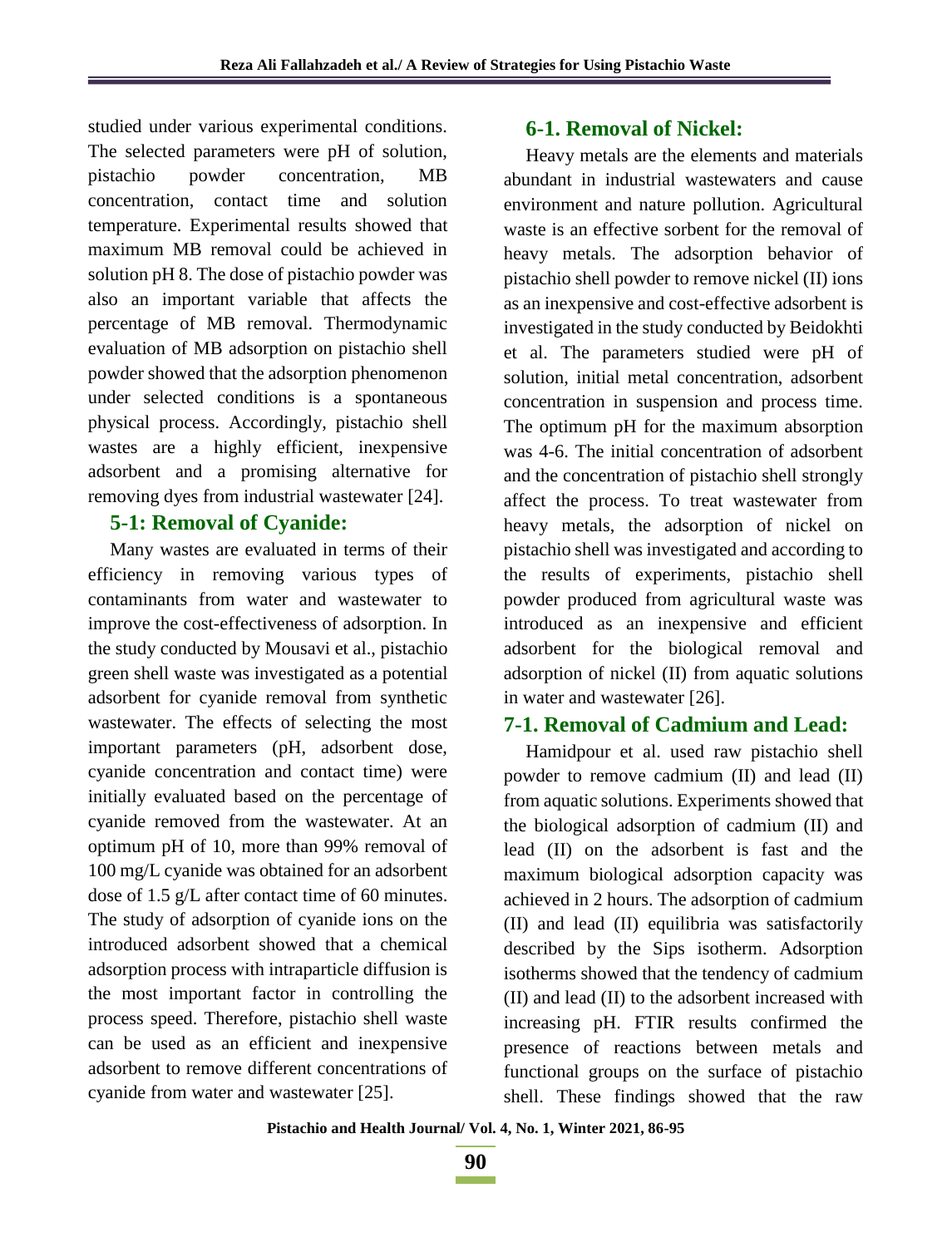pistachio shell powder used in this study has a high adsorption capacity for cadmium (II) and lead (II), so this adsorbent can be used to remove these metals from contaminated sites [27]

#### **8-1. Removal of Copper:**

In recent years, biochar has been widely used as an effective and inexpensive bioadsorbent in water and wastewater treatment processes. Different biomass can be used effectively to produce biochar. Jalayeri et al. studied the use of a new biochar obtained from pistachio green shell to remove Cu (II) from aquatic solutions. Analysis of experimental results showed that biochar obtained from pistachio green shell can be used as a green and cost-effective adsorbent to remove copper (II) from water [28].

### **2. Use of waste as biodiesel and green fuel**

Biomass is a renewable energy source which is sustainable and environmentally friendly [29] Considering about 30% of agricultural waste in Iran and also the importance of the processing industry in reducing waste, biomass such as pistachios is very significant. Studies show that the fermentation and pyrolysis processes of pistachio waste produce valuable fuels [30]. In addition, the biological digestion process can be performed on freshly harvested pistachio wastes. There is considerable potential for using agricultural residues, especially pistachios as fuel in Iran. Biogas production from soft pistachio shell, and decomposition due to heating hard pistachio shell is the most effective way to dispose waste, produce fuel and use them optimally [31]. Using anaerobic fermentation, 103.5 million cubic meters of biogas can be obtained from pistachio waste. The potential of 47.6 million liters of ethanol production from total pistachio waste can be predicted. The use of pistachio waste, in addition to economic

benefits for investors, will have positive environmental effects [32].

Çelik et al. investigated the anaerobic treatment capability and potential of biogas production from pistachio wastes. The results showed that anaerobic digestion of pistachio shell wastes and subsequent biogas production as a renewable energy source is possible. Based on the results, the highest yield of methane production was observed at 213.4 ml CH4/g COD [33].

#### **3. Using Waste in Compost Production**

Preparation of humus-containing organic material called compost is one of the methods of recycling organic waste such as household waste, sewage sludge, agricultural waste, which is done by aerobic or anaerobic microorganisms and by changing these materials, which prevents the spread of many diseases in society, prevents contamination of groundwater aquifers, increases humus for the quality of agricultural soils and make the environment beautiful [34].

The use of biochar in agricultural lands to provide organic material for plant growth and as a modifier to improve soil properties can be a useful solution for organic waste management due to its high durability [35]. Proper use of agricultural waste is one of the important strategies for sustainable development of the agricultural sector in Iran (34, 36). Composting is one of the methods of managing pistachio processing waste [37]. Pruning of pistachio branches annually leads to large amounts of waste, which is usually burned to prevent the spread of pests. Preventing the burning and optimal use of these wastes compensates for the lack of soil organic matter and prevents environmental pollution. Biochar can improve the morphophysiological properties and concentrations of essential elements such as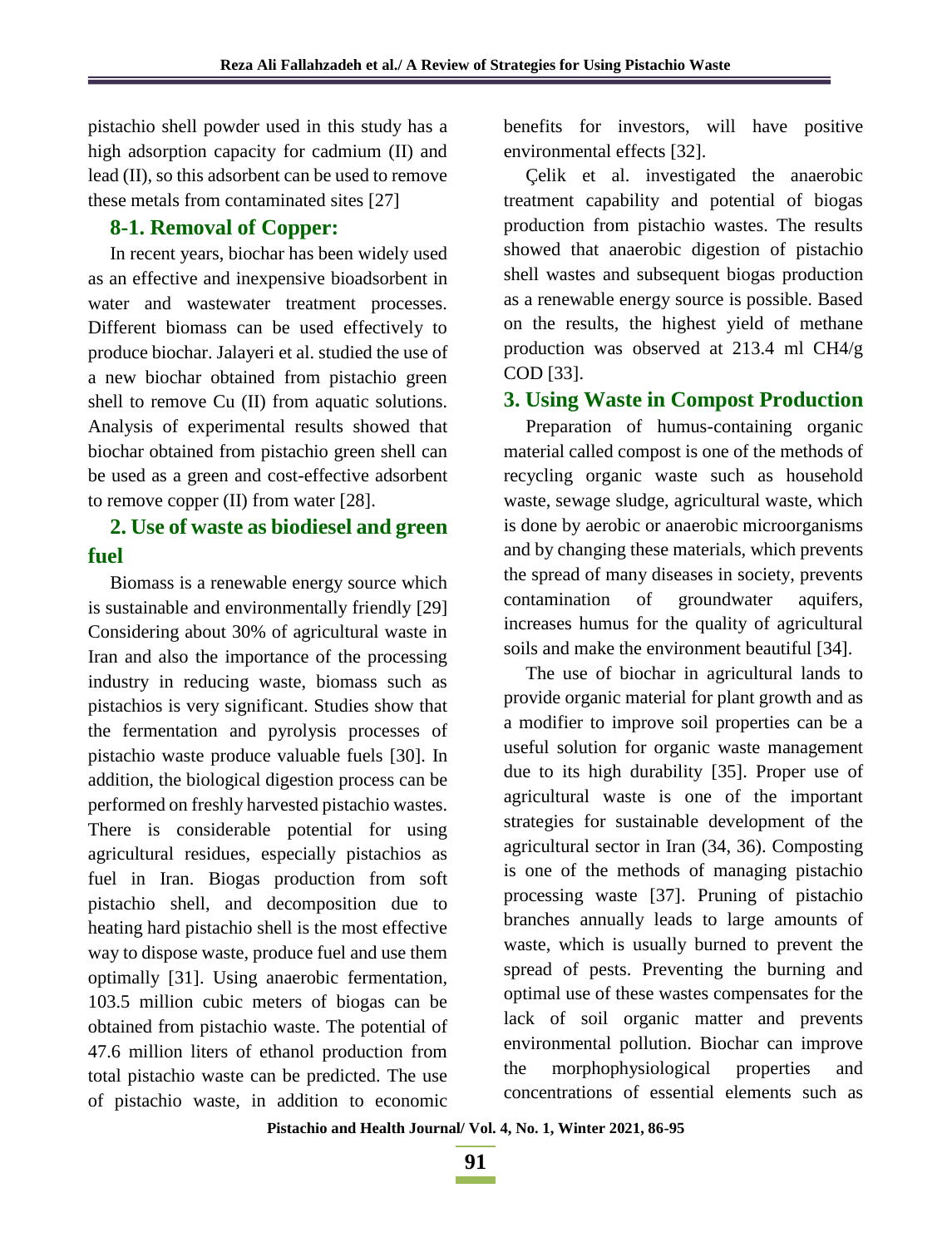phosphorus and potassium in the aerial organ of the safflower plant. By improving the nutritional status of these elements in the soil and also increasing the soil water holding capacity due to the high content of organic carbon in the soil, biochar can provide a better environment for plant growth and thus improve growth indices [38].

Nowadays, adding biochar to soils has attracted attention as a suitable solution for carbon sequestration in soil and reducing the concentration of carbon dioxide in the air. In addition, biochar as a suitable improver can help improve the physical and chemical properties of soil. Researches have shown that using biochar in the soil increases the cation exchange capacity and soil water holding capacity, as well as the gradual release of limiting elements in the soil [39].

Esmaeili et al., investigated a composting process - preparation of vermicompost with Eisenia fetida for the treatment of pistachio waste mixed with cow manure in a different proportion. This process was performed in two stages of pre-composting and vermicompost and physicochemical parameters and worm growth ratio were measured and compared in different treatments. The results showed that the blending process significantly increases the quality of the final product and the fertilizer produced is homogeneous, granular, odorless and rich in nutrients. Physico-chemical analysis showed a

significant decrease in the ratio of C: N, total organic carbon, and total potassium, and an increase in total nitrogen, available phosphorus, and pH. Therefore, the combined compostvermicompost process can be an effective method for managing pistachio and CD waste [40].

Shirani et. al., conducted a study to investigate the effect of pistachio waste on the physical properties of two soil types (silty clay loam and sand). The results showed that the penetration resistance in both soil types was reduced by using pistachio wastes and the soil water holding capacity was increased [41].

## **4. Conclusion:**

The review of studies in this regard showed that most studies are conducted on three areas of removal of pollutants from aquatic environments such as heavy metals, cyanide, various dyes through adsorption on pistachio shell powder and activated carbon produced from pistachio waste, biogas and biofuels produced from pistachio processing waste as well as compost production from pistachio waste. Industrialization of pistachio waste in the studied areas can control the entry of large volumes of chemical and biological pollutants into the environment and play an important role in increasing the well-being and improving the quality of agriculture and related industries.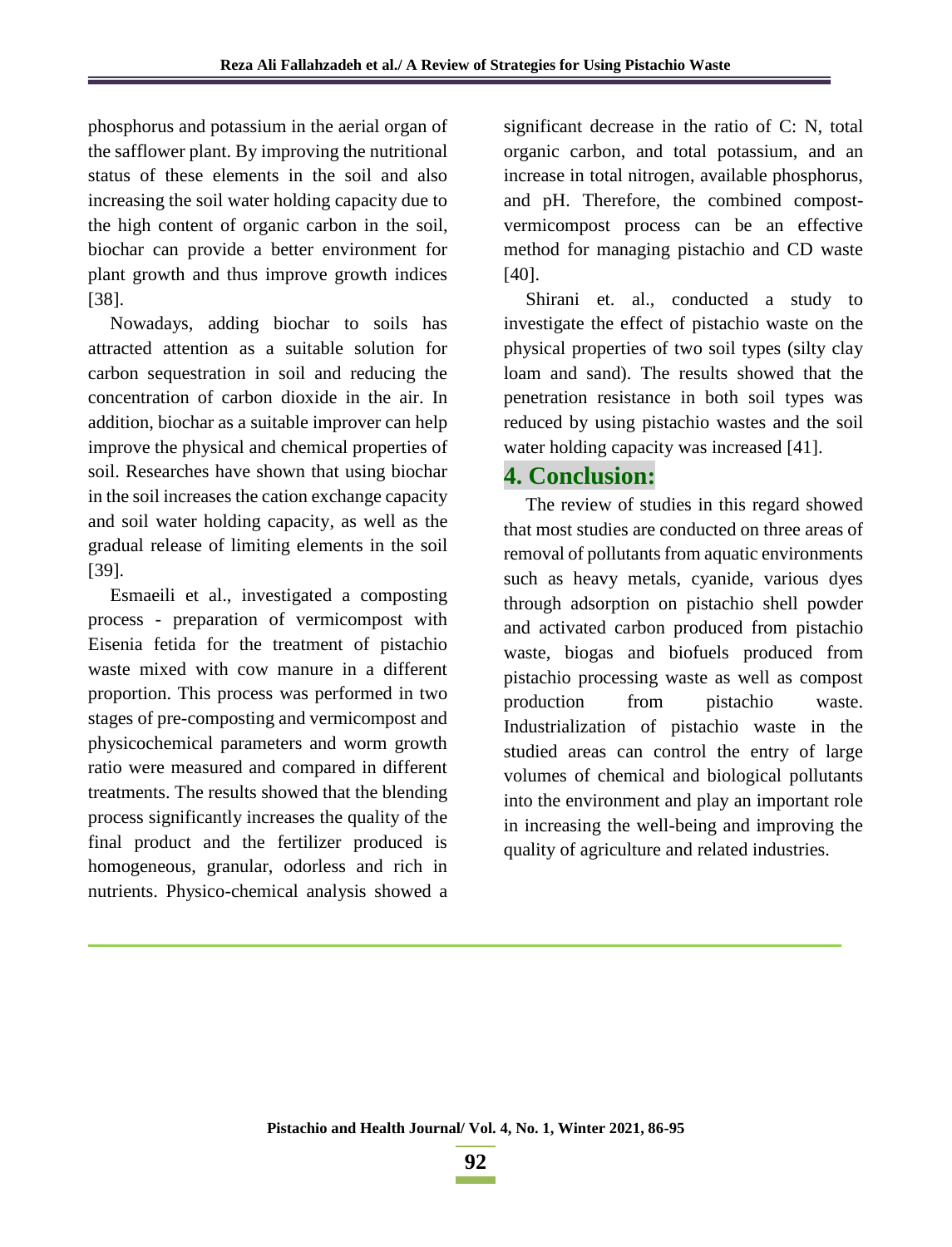# **References**

- 1- Fallahzadeh RA, Eslami H. Pistachio Waste Management for Sustainable Development. Pistachio and Health Journal. **2019**;*2(2):57- 60*.
- 2- Fallahzadeh RA, Gholami M, Madreseh E, Ghaneian MT, Farahzadi MH, Askarnejad AA, et al. Comparison of Using an Electronic System and Conventional Monitoring Method for Monitoring the Quality of Drinking Water and Defects Discovery in Rural Area Water Distribution Network of Abarkouh, Iran. Health. **2015**;*7:35-40*.
- 3- Ghaneian MT, Tabatabaee M, Ehrampoush MH, Jebali A, Hekmatimoghaddam S, Fallahzadeh H, et al. Synthesis of Ag (I) and Cu (I) complexes with 4-Amino-5-Methyl-2h-1, 2, 4-Triazole-3 (4h)-thione ligand as thiocarbohydrazide derivatives and their antimicrobial activity. Pharmaceutical Chemistry Journal. **2015**;*49(3):210-2.*
- 4- Eslami H, Almodaresi S, Khosravi R, Fallahzadeh R, Peirovi R, Taghavi M. Assessment of groundwater quality in Yazd-Ardakan plain for agricultural purposes using Geographic Information System (GIS). Journal of Health. **2018**;*8(5):575-86*.
- 5- Poorjafari A, Goltapeh EM, Noushabadi MA. Evaluating on possibility use of pistachio waste in composition substrate of white button mushroom. Journal of Crop Improvment. **2017**;*19(1):43-53*.
- 6- Nguyen, H., Moghadam, M. J., & Moayedi, H. Agricultural wastes preparation, management, and applications in civil engineering: a review. Journal of Material Cycles and Waste Management, 2019;21(5): 1039-1051.
- 7- Fallahzadeh RA, Eslami H. Electro-Oxidation as an Effective Technology in Removal of Persistent Organic Pollutants of Wastewater from Processing Pistachios. Pistachio and Health Journal. **2020**;*3(3):1-5*.
- 8- Fallahzadeh RA, Eslami H, Eshaghpanah MS. A Review of Applied Disinfection

Methods in Foods Industry and Pistachio Processing. Pistachio and Health Journal. **2020***;3(1):32-44*.

- 9- Fallahzadeh RA, Eslami H, Eshaghpanah MS. A Comparison of Pistachio Trees and Atriplex Vegetation in Reducing Leishmaniasis .Pistachio and Health Journal. **2019**;*2(4):43-52*.
- *10-* Daneshmandi MS. Application of PistachioWaste as Organic Manure in Sustainable Agriculture. Journal of Agricultural Science and Sustainable Production. **2017**;*27(1):217-26*.
- 11- G. F, M A. Extraction of Phenolic Compounds from Pistachio Processing Unit Effluent by Developed Microemulsion Liquid Membrane as a Nanocareer. Electronic Journal of Food Processing and Preservation. **2014**;*5(1):61-79*.
- 12- Rezaei M, Karimi F, Parviz M, Behzadi AA, Javadzadeh M, Mohammadpourfard I, et al. An empirical study on aflatoxin occurrence in nuts consumed in tehran, iran 2013. Health. **2014**;*6(08):649*.
- 13- Siddiqui SH, Ahmad R. Pistachio Shell Carbon (PSC)–an agricultural adsorbent for the removal of Pb (II) from aqueous solution. Groundwater for Sustainable Development. **2017**;*4:42-8*.
- 14- Crini G, Lichtfouse E, Wilson LD, Morin-Crini N. Conventional and non-conventional adsorbents for wastewater treatment. Environmental Chemistry Letters. **2019**;*17(1):195-213*.
- 15- Fallahzadeh RA ,Khosravi R, Dehdashti B, Ghahramani E, Omidi F, Adli A, et al. Spatial distribution variation and probabilistic risk assessment of exposure to chromium in ground water supplies; a case study in the east of Iran. Food and chemical toxicology. **2018**;*115:260*.6-
- *16-* Fallahzadeh RA, Ghaneian MT, Miri M, Dashti MM. Spatial analysis and health risk assessment of heavy metals concentration in

**Pistachio and Health Journal/ Vol. 4, No. 1, Winter 2021, 86-95**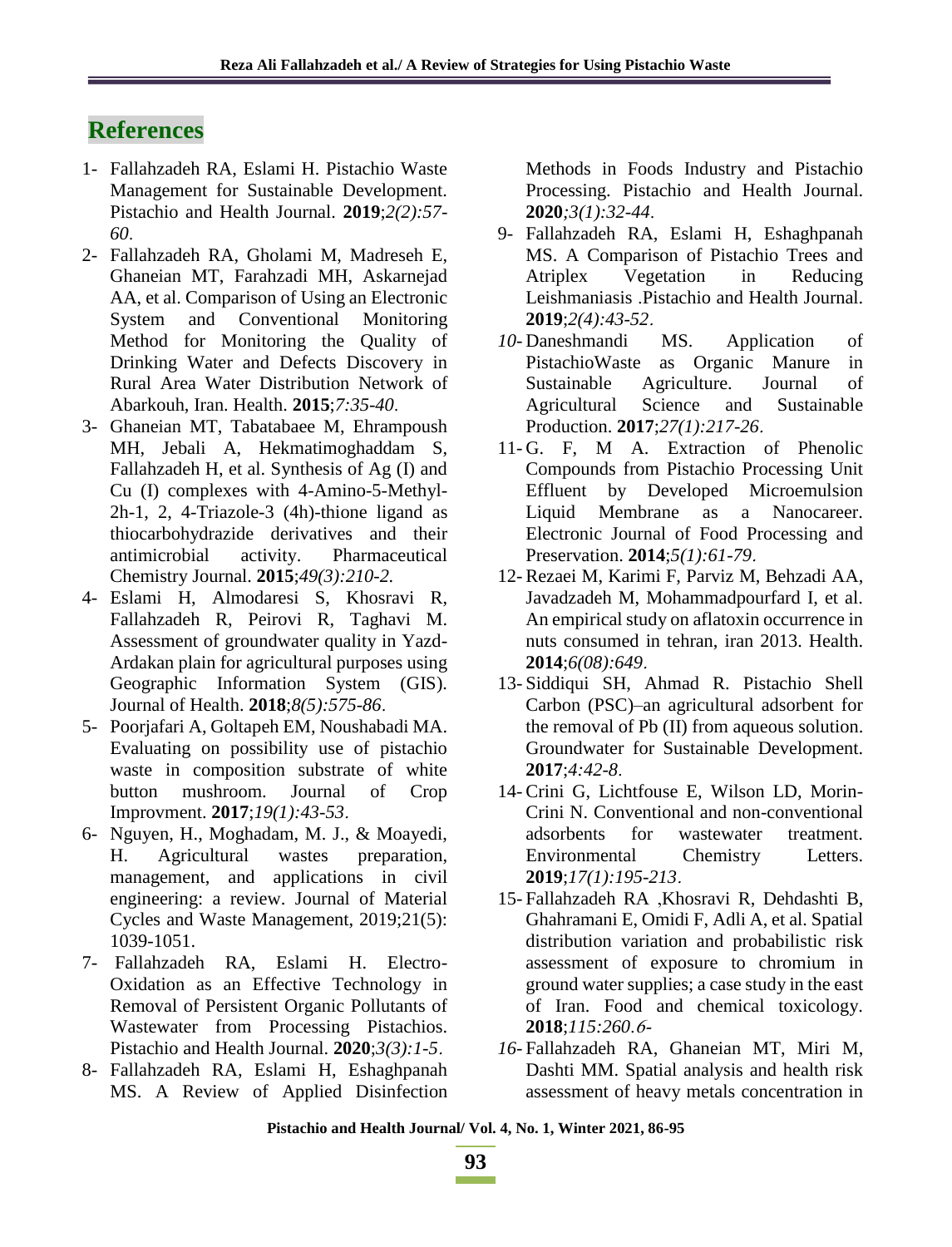drinking water resources. Environmental Science and Pollution Research. **2017**;*24(32):24790-802*.

- 17- Arghavan FA, Khosravi R ,Taghizadeh AA, Taghavi M, Entezari A, Khazaei M, et al. Investigation of chromium removal efficiency from aqueous solution using of powdered activated carbon produced using ultrasonic waves. Journal of Birjand University of Medical Sciences. **2016**;*23(3):235-245.*
- 18- Moussavi G, Barikbin B. Biosorption of chromium (VI) from industrial wastewater onto pistachio hull waste biomass. Chemical Engineering Journal. **2010**;*162(3):893-900*.
- 19- Eslami H, Sedighi Khavidak S, Salehi F, Khosravi R, Fallahzadeh R, Peirovi R, et al. Biodegradation of methylene blue from aqueous solution by bacteria isolated from contaminated soil. J Adv Environ Health Res. **2017**;*5(1):4-6*.
- 20- Fallahzadeh R, Ghaneian M, Dehvari M, Mahdavifar R. Treatment of synthetic wastewater containing reactive blue 19 by electrolysis process. Alborz University Medical Journal. **2014**;*3(2):109-14*.
- 21- Miri M, Fallahzadeh RA, Ghaneian MT, Gholami M, Mahdavifar R, Shahriyari AR. The efficiency of residues of rosa damasena powder in removing reactive red 198 Dye from synthetic textile effluent. Journal of Environmental Health Enginering. **2014**;*1(4):271-80*.
- 22- Miri M, Ghaneian M, Shahriari Farfani A, Fallahzadeh R. Effectiveness of rosewater waste in de-colorization of reactive Blue 19 from synthetic textile wastewater. Journal of Health Research in Community. **2015***;1(4):28-36*.
- 23- Fallahzadeha RA, Ehrampoushb MH, Meybodic MN, Ghaneianb MT, Dalvandb A, Omidid F, et al. Investigating the effect of photo-electro oxidation process modified with activated carbon bed as a porous electrode on amoxicillin removal from

aqueous solutions. DESALINATION AND WATER TREATMENT. **2020**;*185:185-95*.

- 24- Moussavi G, Khosravi R. The removal of cationic dyes from aqueous solutions by adsorption onto pistachio hull waste. Chemical Engineering Research and Design. **2011**;*89(10):2182-9*.
- *25-* Moussavi G, Khosravi R. Removal of cyanide from wastewater by adsorption onto pistachio hull wastes: Parametric experiments, kinetics and equilibrium analysis. Journal of Hazardous Materials. **2010***;183(1-3):72.30-4*
- 26- Beidokhti MZ, Naeeni STO, AbdiGhahroudi MS. Biosorption of nickel (II) from aqueous solutions onto pistachio hull waste as a lowcost biosorbent. Civil Engineering Journal. **2019**;*5(2):447-57*.
- 27- Hamidpour M, Hosseini N, Mozafari V, Rafsanjani MH .Removal of Cd (II) and Pb (II) from aqueous solutions by pistachio hull waste. Revista Internacional de Contaminación Ambiental. **2018***;34(2):307- 16*.
- 28-Jalayeri H, Pepe F. Novel and highperformance biochar derived from pistachio green hull biomass: production, characterization, and application to Cu (II) removal from aqueous solutions. Ecotoxicology and environmental safety. **2019**;*168:64-71*.
- 29- Kasiri N, Fathi M. Production of cellulose nanocrystals from pistachio shells and their application for stabilizing Pickering emulsions. International journal of biological macromolecules. **2018**;*106:1023-31*.
- 30- Ahanchi M, Tabatabaei M, Aghbashlo M, Rezaei K, Talebi AF, Ghaffari A, et al. Pistachio (Pistachia vera) wastes valorization: enhancement of biodiesel oxidation stability using hull extracts of different varieties. Journal of Cleaner Production. **2018**;*185:852-9*.
- 31- Okutucu C, Duman G, Ucar S, Yasa I, Yanik J. Production of fungicidal oil and activated carbon from pistachio shell. Journal of

**Pistachio and Health Journal/ Vol. 4, No. 1, Winter 2021, 86-95**